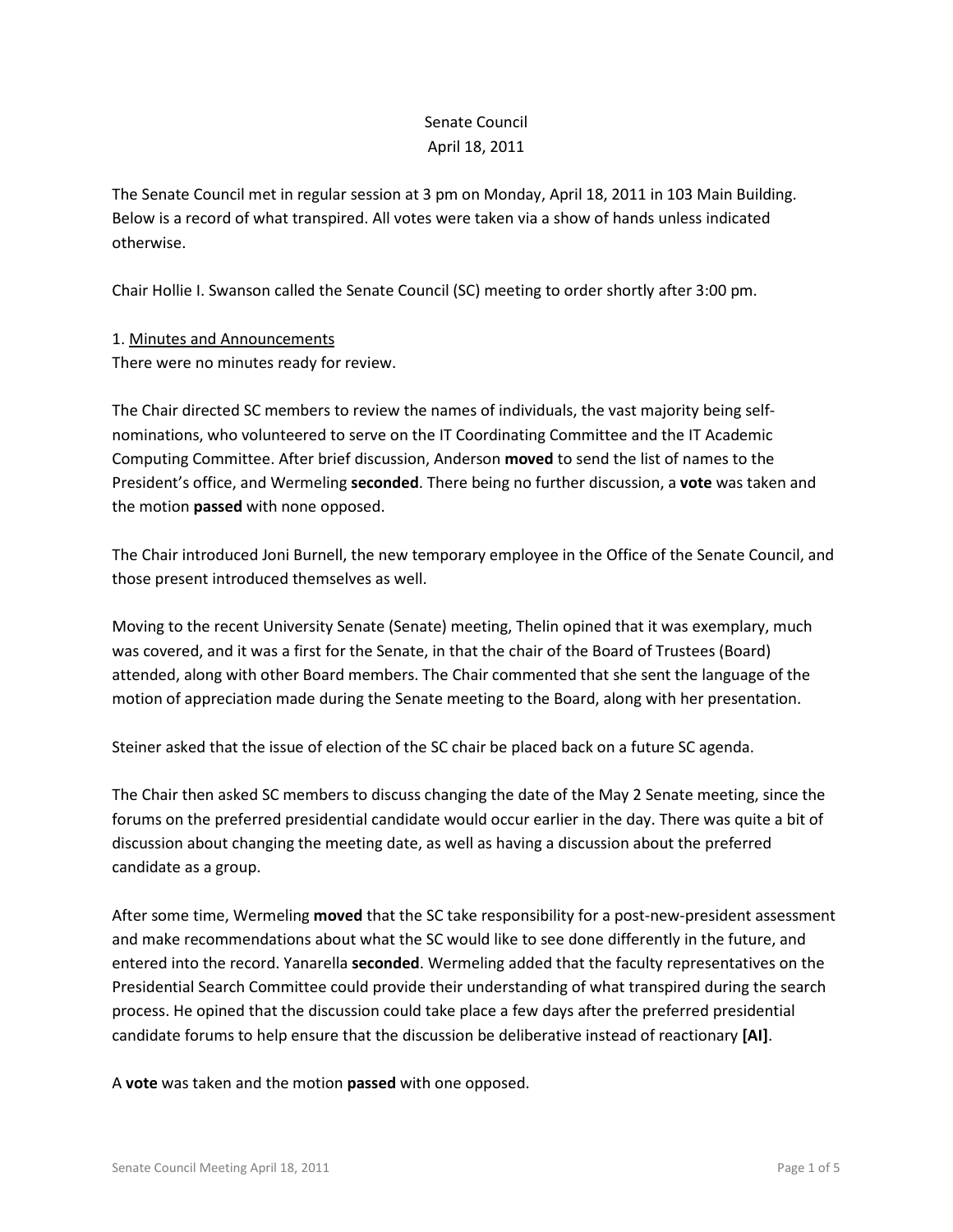The Chair asked SC members about the date of the May 2 University Senate (Senate) meeting, since the preferred presidential candidate forums will occur earlier the same day; she wondered if the date should be changed. After some discussion, Wermeling **moved** to investigate the feasibility of moving the Senate meeting to May 9, pending feedback from fellow senators. Wasilkowski **seconded**. There being on further discussion, a **vote** was taken and the motion **passed** with one opposed.

The Chair reported that she approved a change to the BS, MS and PhD degrees in Family Science [singular] to Family Sciences [plural], at the request of the department.

The Chair commented that a faculty member had asked the Chair to look into administrative processes that hinder faculty efforts to accomplish research issues, particularly UK's new travel agency and its inconvenience. There was brief discussion, and Wermeling commented that the issue did not seem to be in the realm of educational policy. There was no motion to take further action.

SC members then discussed a commemorative gesture for President Todd, perhaps something written. Grossman will take the lead on drafting the language, which SC members can sign and have presented to him formally. Anderson **moved** that the SC offer a commemorative memento to President Todd and Wermeling **seconded**. SC members discussed the motion. The majority of SC members were in favor of an honest and generous gesture. A **vote** was taken and the motion **passed** with one opposed.

# 3. Enhancement of Intellectual Property (IP) Committee and Overall Improved IP Process - Vice President for Commercialization and Economic Development Len Heller

The Chair introduced Vice President for Commercialization and Economic Development Len Heller. Guest Heller offered a presentation on changes and improvements to the Intellectual Property Committee and the intellectual property process overall. When he finished he answered a variety of questions from SC members. The Chair thanked Heller for giving his presentation.

### 6. Proposed New *Administrative Regulations 10:4* ("Social Media")

Marcy Deaton (Associate Legal Counsel) explained that the original draft was not well-liked, and the day's version was modeled after Ball State. Guest Deaton explained that the policy also contained "best practices" for social media. Jay Blanton (executive director, Public Relations) added that regulating social media was comparable to regulating conversations in a coffee shop. Guest Blanton said that the policy section of the regulation essentially just codified current practices.

SC members discussed the proposed new *Administrative Regulation 10:4* and how easy it can be to blur the lines between personal and work life in social media. After discussion wound down, Deaton commented that the regulation might be incorporated into Information Technology policies in the future, but since social media was a burgeoning area, it made sense to have a clear, concise regulation for the time being. The Chair asked that additional comments be sent to Deaton.

### 5. Proposed Changes to *Administrative Regulations 4:1* ("Registered Student Organizations")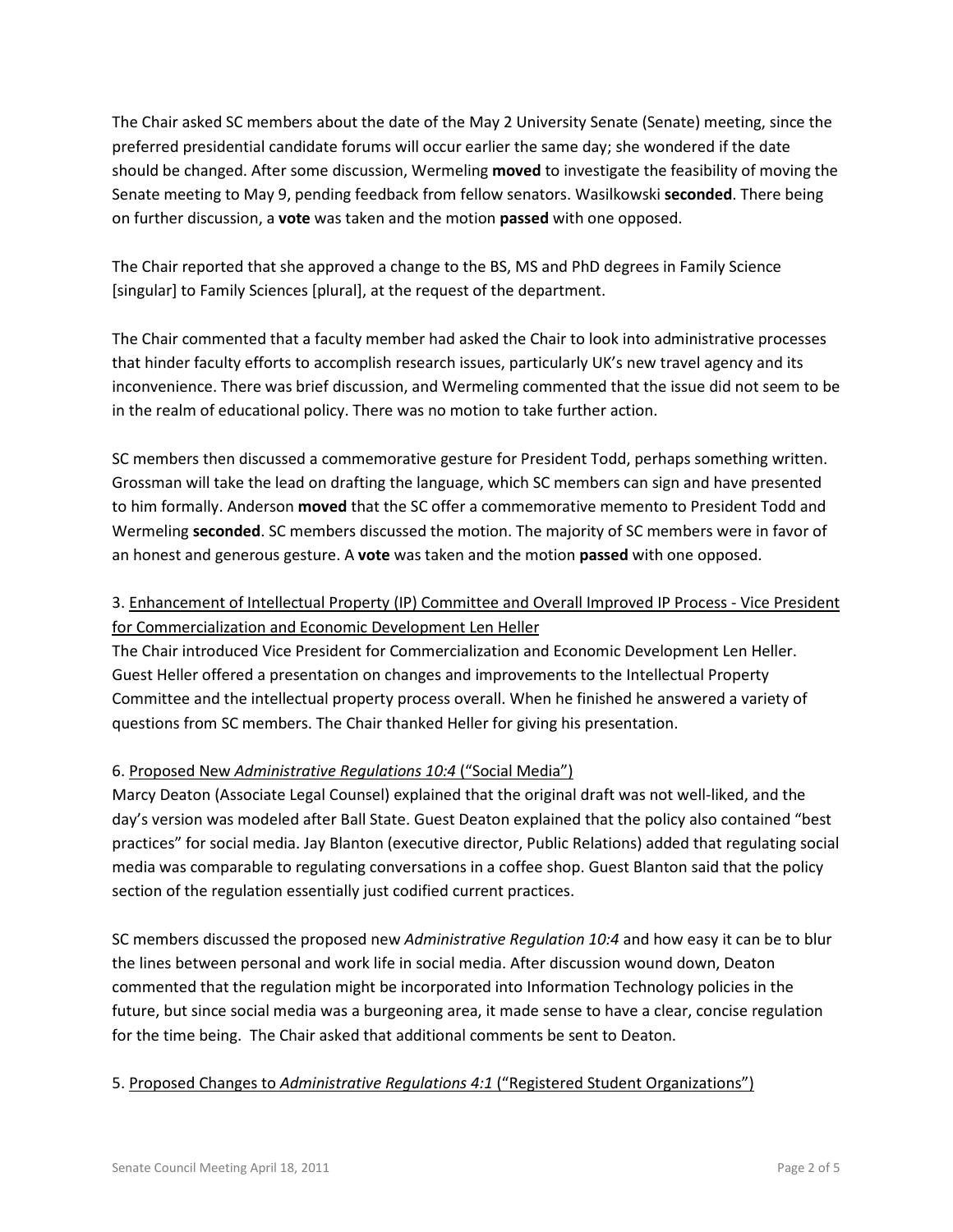Deaton briefly explained the proposed revisions, noting that the changes to *Administrative Regulations 4:1* were largely due to a routine, five-year review of regulations. There were a few brief comments.

#### 8. Possible Gen Ed Names – Discussion on Final Naming Process

Assistant Provost Bill Rayens offered a brief description of the history behind a name for the new Gen Ed. The Interim General Education Oversight Committee (IGEOC) came up with a name, but was told that there would be a campuswide naming campaign in early February or March. The campaign involved an announcement on UKNow, without IGEOC participation. About 65 names were submitted, with a handful of duplicates. IGEOC then pared that list down to about six names, of which four were then sent to the SC.

Those present then discussed the names. Yanarella **moved** that the SC reduce the number of names from four to three, and submit those names to the US for discussion and a vote. Kirk **seconded**. A **vote** was taken and the motion **passed** with none opposed.

The Chair asked Kirk to solicit the student opinion on the three names.

#### 4. Proposed Change to Graduate School Calendar

Mrs. Brothers explained that the only change was the addition of May 6 as the last day for candidates to submit final copies of their thesis/dissertation.

Wasilkowski **moved** to approve the proposed change to the Graduate School calendar, and Thelin **seconded**. There being no discussion, a **vote** was taken and the motion **passed** with none opposed.

- 9. Provost Attendance
- 11. Update on Dean Searches
- 12. Salary Issues

The Chair asked Provost Kumble Subbaswamy if he could comment on the issues of salary increases and the ongoing dean searches in the College of Medicine and the College of Business and Economics. The Provost did so, and also discussed a few other matters with SC members.

The meeting was adjourned shortly after 5 pm. [The Action Items are a part of the minutes, but are included at the very end.]

> Respectfully submitted by Hollie I. Swanson, Senate Council Chair

SC members present: Anderson, Blonder, Kirk, Steiner, Swanson, Thelin, Wasilkowski and Wermeling.

Provost's Liaison present: Greissman.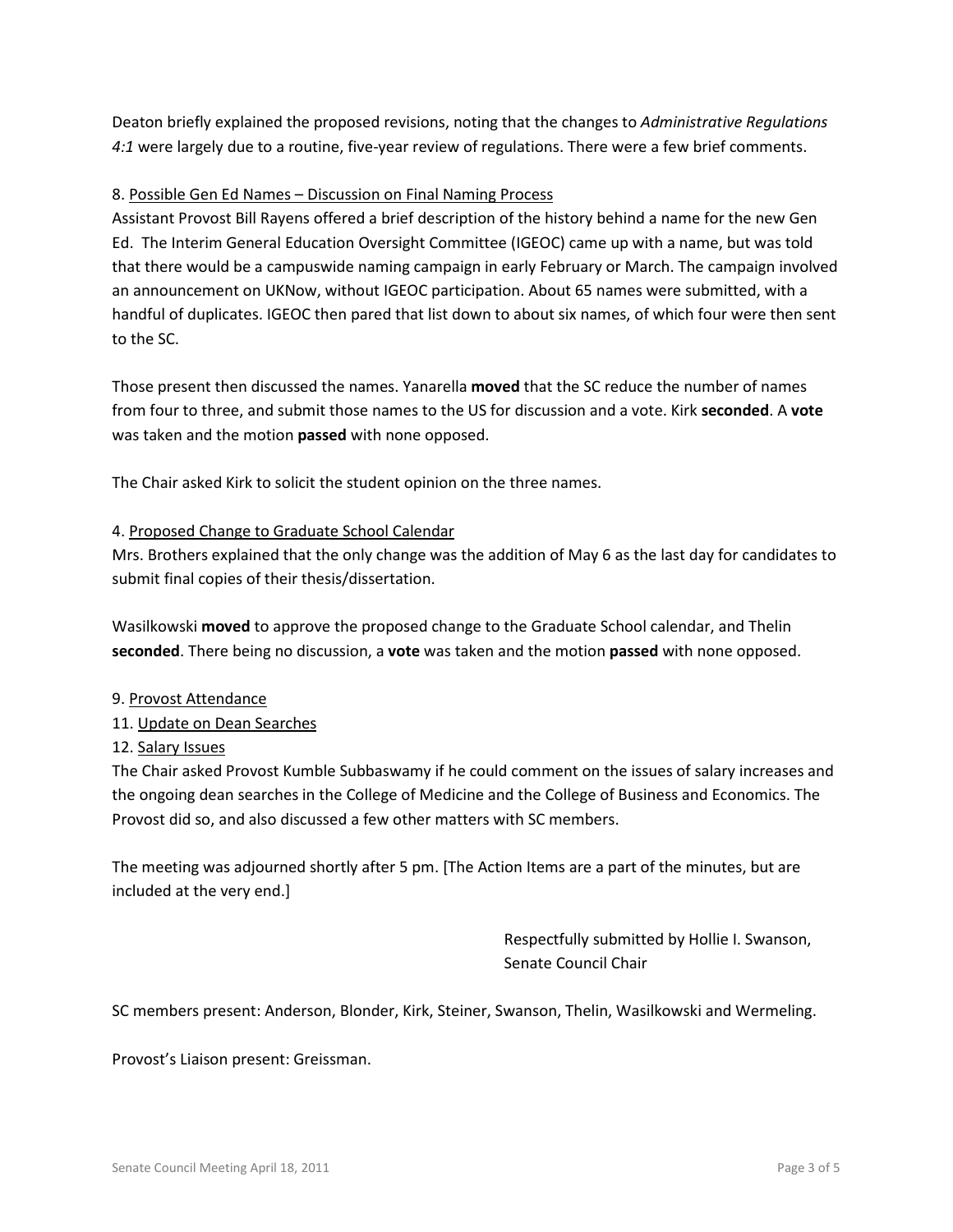Invited guests present: Jeannine Blackwell, Joni Burnell, Len Heller, Provost Kumble Subbaswamy and Ken Troske.

| #   | $\sqrt{ }$ | Item                                                                                                                                                                                                                 | Responsibility           | Completed             |
|-----|------------|----------------------------------------------------------------------------------------------------------------------------------------------------------------------------------------------------------------------|--------------------------|-----------------------|
| 5.  |            | SC subset to examine and revise the description of the administrative<br>coordinator's job duties with a view towards increasing compensation. (7/14/10)                                                             | Grossman,<br>Chair       |                       |
| 20. |            | Charge Senate's Academic Programs Committee with creating processes for<br>substantive change issues (teach-out, contractual/consortium process, off-<br>campus sites, how to reopen a suspended program). (8/23/10) | <b>SC</b>                |                       |
| 26. |            | Query VP IRPE Connie Ray about number of administrators at UK vs. benchmark<br>institutions. (9/20/10)                                                                                                               | Mrs. Brothers            | 2/1/2011<br>& 3/28/11 |
| 31. |            | Ask the Provost to submit a statement of financial and administrative feasibility<br>for proposals prior to the proposals being sent to cmte. (10/4/10)                                                              | Greissman/SC             |                       |
| 36. | $\sqrt{}$  | Send solicitation for Commencement Cmte Co-Chair to college associate deans.<br>(10/18/10)                                                                                                                           | Mrs. Brothers            | 04/2011               |
| 40. |            | Draft changes to Senate Rule language on Senate meeting attendance policies<br>for review by SC. (8/30/10 & 11/15/10)                                                                                                | Chair, Steiner           |                       |
| 42. |            | Discuss with the Provost the method of allocating resources from distance<br>learning courses. (11/15/10)                                                                                                            | Chair                    |                       |
| 44. |            | Create ad hoc committee (perhaps with VPR and Provost) to look at what<br>constitutes an administrative or an educational unit, and if there is a continuum<br>or a sharp difference. (11/22/10; 12/6/10)            | Chair, SC                |                       |
| 46. |            | Discuss election of officers, specifically who is eligible to cast votes. (12/6/10);<br>Solicit opinions from the Senate. (2/28/11)                                                                                  | SC                       | 05/2011               |
| 48. |            | Create a charge for a committee to review DL courses. (12/6/10)                                                                                                                                                      | Chair, SC                |                       |
| 53. |            | Investigate "Quality Matters" WRT distance learning courses. (1/10/11)                                                                                                                                               | SC                       |                       |
| 57. |            | Look into creating a Senate committee on assessment. (1/31/11)                                                                                                                                                       | SC                       |                       |
| 59. |            | Invite Board of Trustees members and chair to April "State of Faculty Affairs"<br>address. (1/31/11)                                                                                                                 | Mrs. Brothers /<br>Chair | 03/2011               |
| 60. |            | Deliberate during summer retreat(s) on what the SC's strategic vision is for<br>academic facilities. (1/31/11)                                                                                                       | SC                       |                       |
| 62. |            | Determine how to address the issue of the proportionate representation of<br>appointed Board of Trustees members. (2/7/11)                                                                                           | SC                       |                       |
| 63. |            | Invite UofL employment ombud to SC meeting after joint ombud cmte visits the<br>University of Cincinnati. (2/21/11)                                                                                                  | Mrs. Brothers            |                       |
| 65. |            | Invite Associate Provost for Undergrad Ed to offer "State of Undergraduate<br>Education" address to Senate. (2/21/11)                                                                                                |                          |                       |